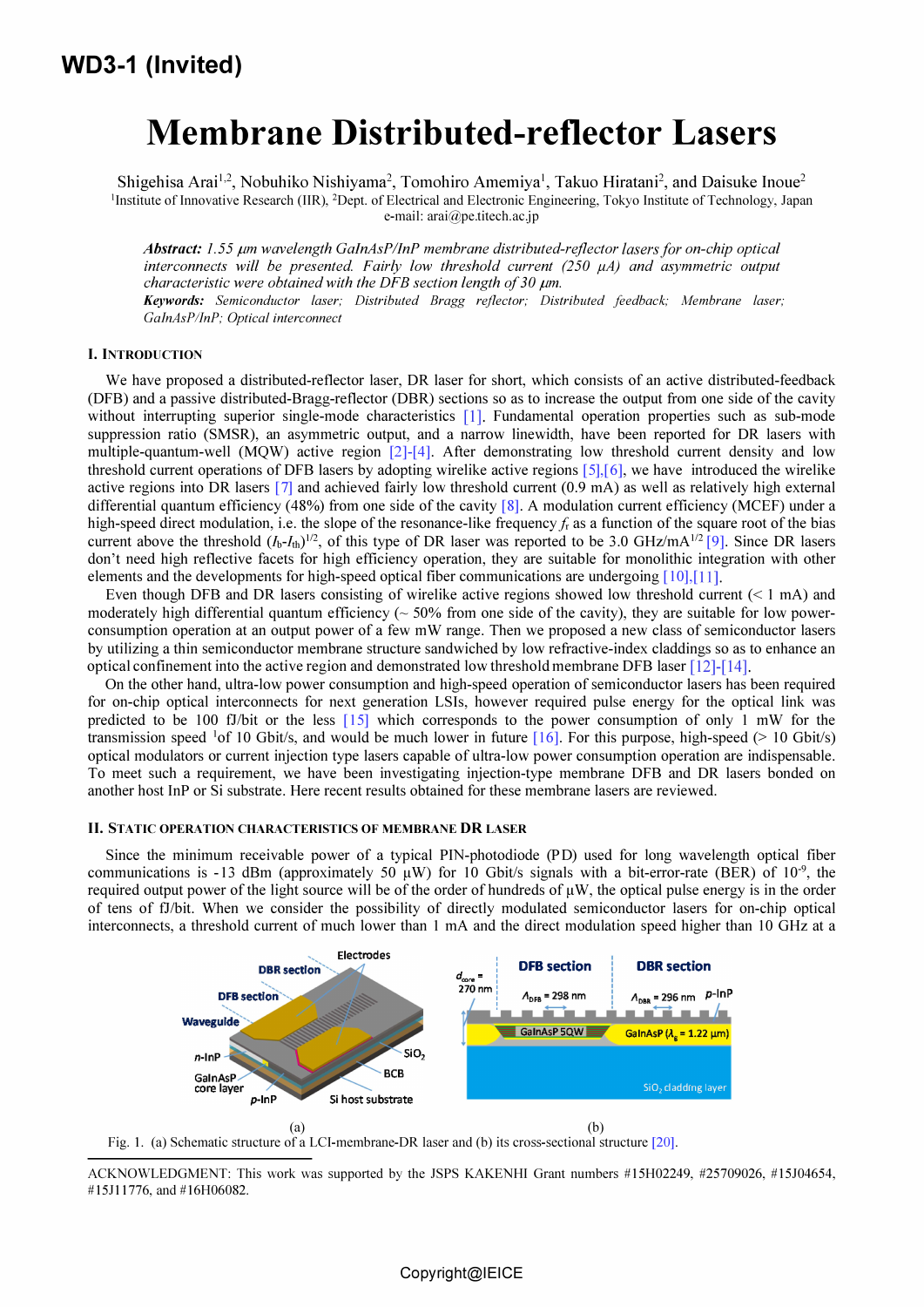bias current of 1 mA will be required, and the DFB laser with wirelike active regions can't meet this requirement. Therefore we need to reduce the operation current of semiconductor lasers such as an enhancement of the optical gain of the active region by well size-controlled low-dimensional quantum structures, or by a strong optical confinement into an extremely small laser cavity by photonic-crystal structures. We proposed to enhance it by using a thin semiconductor layer (membrane) sandwiched by low refractive-index materials such as BCB or Si02 so as to strongly confine the optical field into the active region of the semiconductor membrane structure [12]. The optical confmement factor of multiple-quantum-well structures is enhanced by reducing the core thickness  $d_{\text{core}}$  and it is approximately 3%/quantumwell which is around 3 times higher than that in conventional QW lasers [17]. This enhancement also increases an index-coupling coefficient  $K_i$  of DFB and DBR structures, hence the threshold current of membrane DFB and DR lasers can be reduced to one order of magnitude lower than that of conventional ones.

Figure 1(a) shows a schematic of a lateral-current-injection (LCI)-membrane DR laser. It consists of an active DFB section and a passive DBR section. The passive waveguide was formed by the BJB regrowth process and the DFB and DBR structures were realized by a surface grating structure  $[18]$ . The DBR at one side of the DFB structure facilitates concentration of the light output at the opposite side of the DFB structure. Figure 1(b) shows the cross section along the cavity direction of the LCI-membrane DR laser. We adopted a period at the DFB section, A DFB, of 298 nm and that at the DBR section, ADBR, of 296 nm in order to match the lasing wavelength to the Bragg wavelength of the DBR section. A small reduction in the period at the OBR section of the membrane laser is needed because the membrane OFB laser with surface grating typically operates at the shorter wavelength side of the stop band because of its strong optical confinement to the low index region of the grating [19].



Fig. 2. (a) Light output-injection current characteristics and (b) lasing spectrum of LCI-membrane DR laser [20].

Figure 2(a) shows the light output characteristics of the LCI-membrane DR laser with  $d_{\text{core}}=270$  nm, stripe width,  $W_s$ =0.7  $\mu$ m, DFB section length,  $L_{DFB}$ =30  $\mu$ m, and DBR section length,  $L_{DBR}$ =90  $\mu$ m. The device was formed by cleavage and had an approximately  $200 \mu m$ -long waveguide at the front side and a  $100 \mu m$ -long waveguide at the rear side. A threshold current of  $I_{th}=250 \mu A$ , an external differential quantum efficiency at the front side of  $\eta_{df}=11\%$ (indicated by the solid line) and that at the rear side of  $\eta_{dr}= 1.6\%$  (indicated by the dashed line) were obtained. An asymmetric output ratio of 6.7 can be attributed to high reflectivity DBR. The lasing spectrum of the device at a bias current of  $2I_{th}$  is shown in Fig. 2(b), where a single mode operation at 1545 nm with a side-mode suppression-ratio (SMSR) of 22 dB, and a stopband width of 29 nm ( $\kappa_i$  was estimated to be 1300 cm<sup>-1</sup>) were observed.

## III. HIGH-SPEED DIRECT MODULATION CHARACTERISTICS OF DFB LASER

Since the enhancement of the optical confinement factor in the membrane structure is effective not only for a reduction of the threshold current but also for an increase of a modulation efficiency (slope of the 3dB bandwidth



Fig. 3. (a) Small-signal frequency response of membrane DFB laser and its (b) relaxation oscillation frequency and -3 dB bandwidth frequency as a function of square root of the bias current obtained from small signal frequency response [21].

# Copyright@IEICE